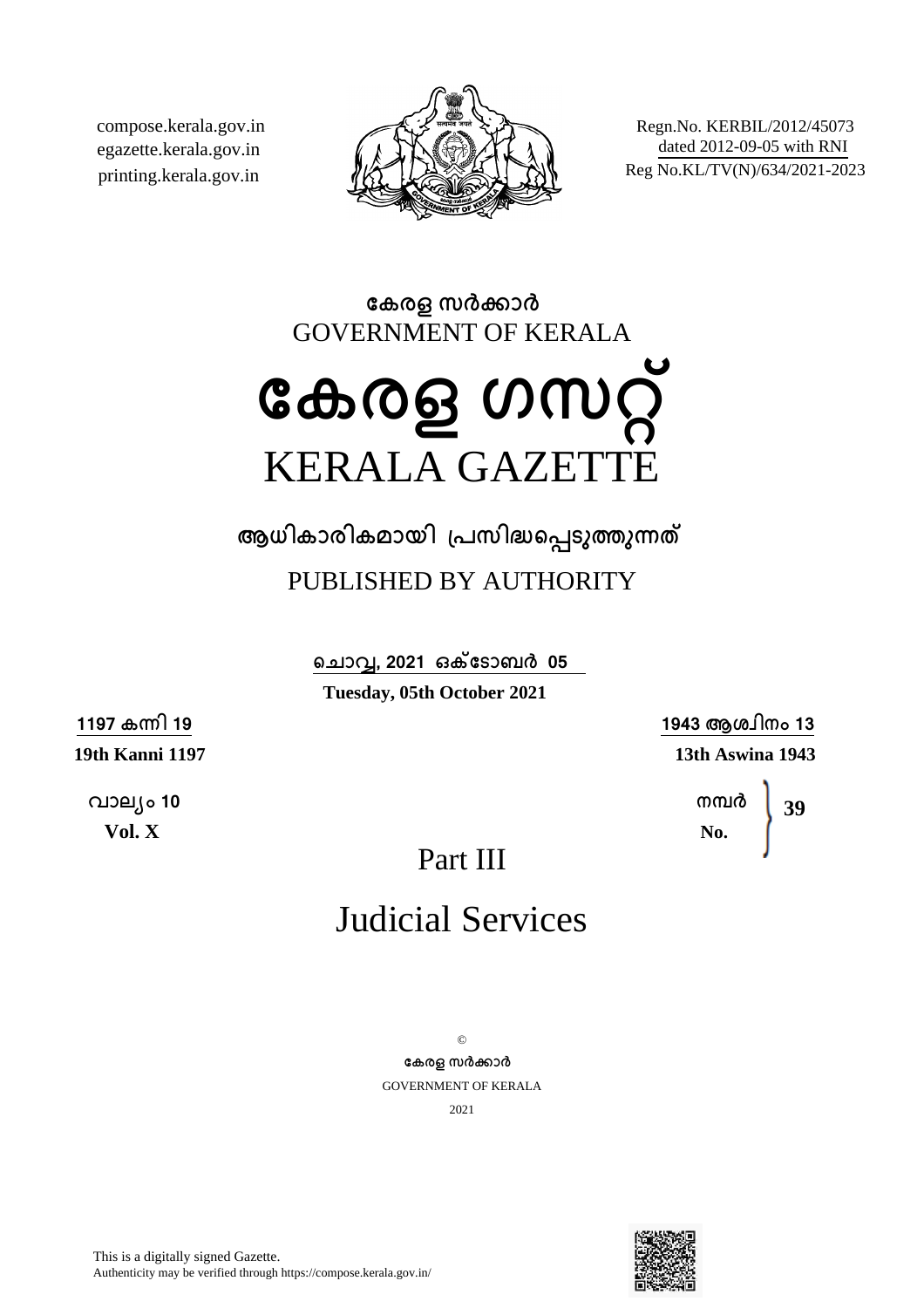#### **NOTIFICATIONS**

(1)

No. D1-1/43497/2005 (1). 25th August 2021.

In exercise of the powers conferred under Article 225 and Article 227 of the Constitution of India and all other powers enabling it in this behalf and after obtaining previous approval of the Governor of Kerala conveyed in G. O. (Rt) No. 2149/2021/Home dated 3-8-2021, the High Court of Kerala hereby makes the following Rules.

#### ELECTRONIC VIDEO LINKAGE RULES FOR COURTS (KERALA) 2021

### CHAPTER I

#### PRELIMINARY

#### 1. Short Title, Commencement and Applicability:-

- (1) These Rules shall be called Electronic Video Linkage Rules for Courts (Kerala) 2021.
- (2) They shall come into force on the date notified by the High Court of Kerala.
- (3) These Rules shall apply to the High Court, Subordinate Courts and Commissioners appointed to record evidence and to an officer appointed to conduct an inquiry. These Rules shall also apply to such other proceedings as are mentioned in the Rules.
- (4) These Rules shall also apply to Tribunals which shall be notified by the High Court from time to time.

#### 2. Definitions:-

In the construction of these rules the following terms (unless the context or subject matter otherwise requires) shall have the respective meanings hereinafter assigned to them:

- (a) "Advocate" means an advocate entered in any roll under the provisions of the Advocates Act, 1961 (Act 25 of 1961) and shall also include Government Pleaders/ Advocates and officers of the prosecuting agencies.
- (b) "Commissioner" means a person appointed as a Commissioner under the provisions of the Code of Civil Procedure, 1908 (Act 5 of 1908) or the Code of Criminal Procedure, 1973 (Act 2 of 1974), or any other law for the time being in force.
- (c) "Co-ordinator" means a person nominated as Co-ordinator under Rule 5 of the Rules.
- (d) "Court" means a Physical Court; Virtual Court or Tribunal.
- (e) "Court Point" means the courtroom or other place where the Court sits or the place where the Commissioner or an inquiring officer holds proceedings pursuant to the directions of the Court.

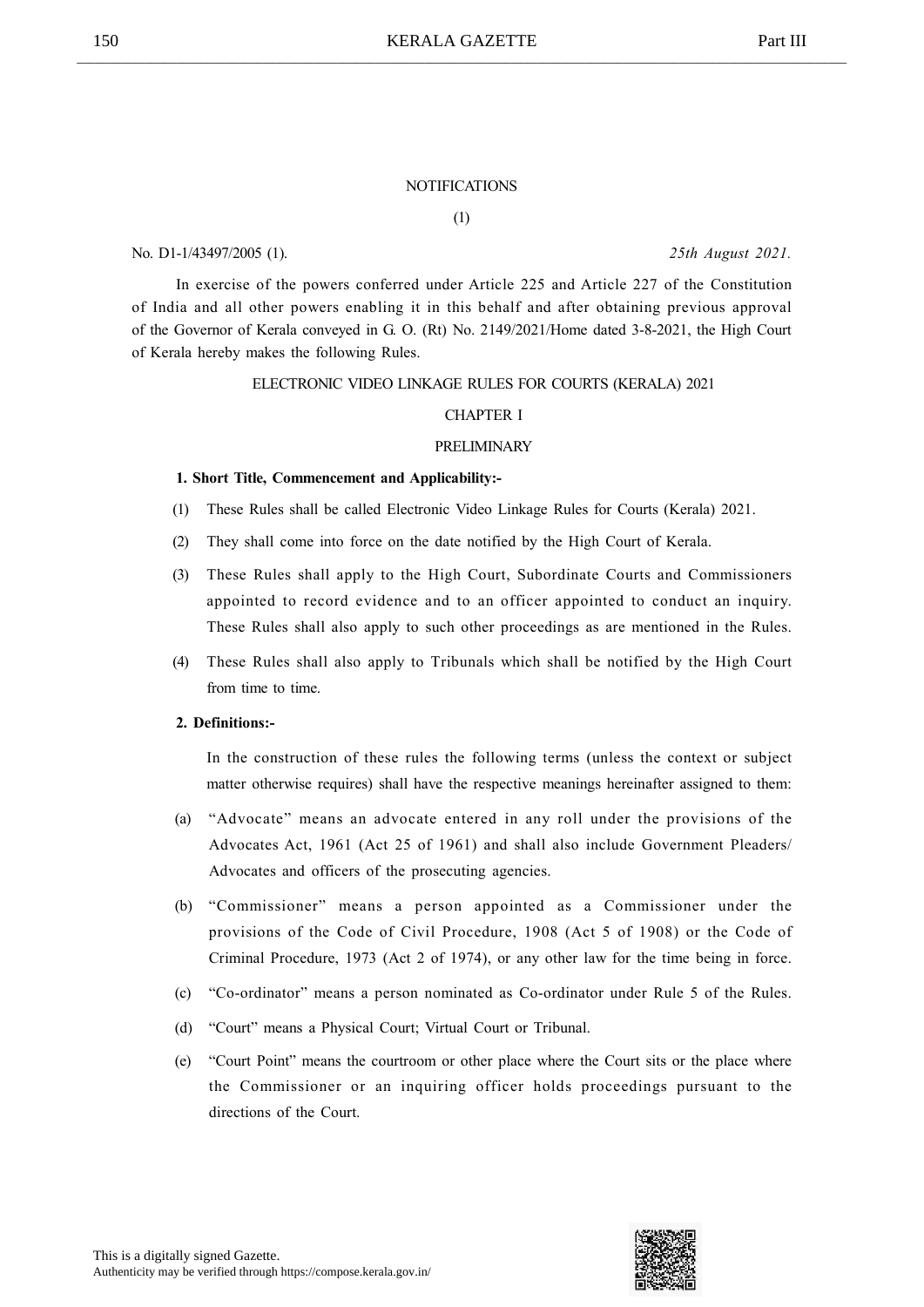- (f) "Court User" means a user participating in the Court proceedings through Electronic Video Linkage at a Court Point.
- (g) "Designated Electronic Video Linkage Software" means the software allowed by the High Court from time to time to conduct the proceedings.
- (h) 'District Judge" means the Principal District and Sessions Judge of the District.
- (i) "Electronic Video Linkage" means a connection enabling a Person to communicate audio-visually from a Remote point and Court point.
- (j) "Exceptional Circumstances" includes pandemic, epidemic, natural calamities, circumstances implicating law and order and matters relating to the safety of the accused and witnesses.
- (k) "High Court" means the High Court of Kerala.
- (l) "Live Link" means a live television link, audio-video electronic means or other arrangements whereby a witness, a required person or any other person is permitted to remain present, while physically absent from the Courtroom but is nevertheless virtually present in the Courtroom by remote communication using technology to give evidence and be cross-examined
- (m) "Remote Point" means a place where any person or persons are required to be present or appears, through a video link.
- (n) "Remote User" means a user participating in Court proceedings through Electronic Video Linkage at a Remote Point.
- (o) "Required Person" includes;
	- (i) the person who is to be examined;
	- (ii) the person in whose presence certain proceedings are to be recorded or conducted;
	- (iii) an Advocate or a party in person who intends to examine a witness;
	- (iv) any person who is required to make submissions before the Court;
	- (v) any other person who is permitted by the Court to appear through Electronic Video Linkage.
- (p) "Subordinate Court" means all the Courts over which the High Court exercises supervisory jurisdiction.
- (q) "Tribunal" means the Tribunals which are notified by the High Court from time to time under sub-rule (4) of Rule 1.

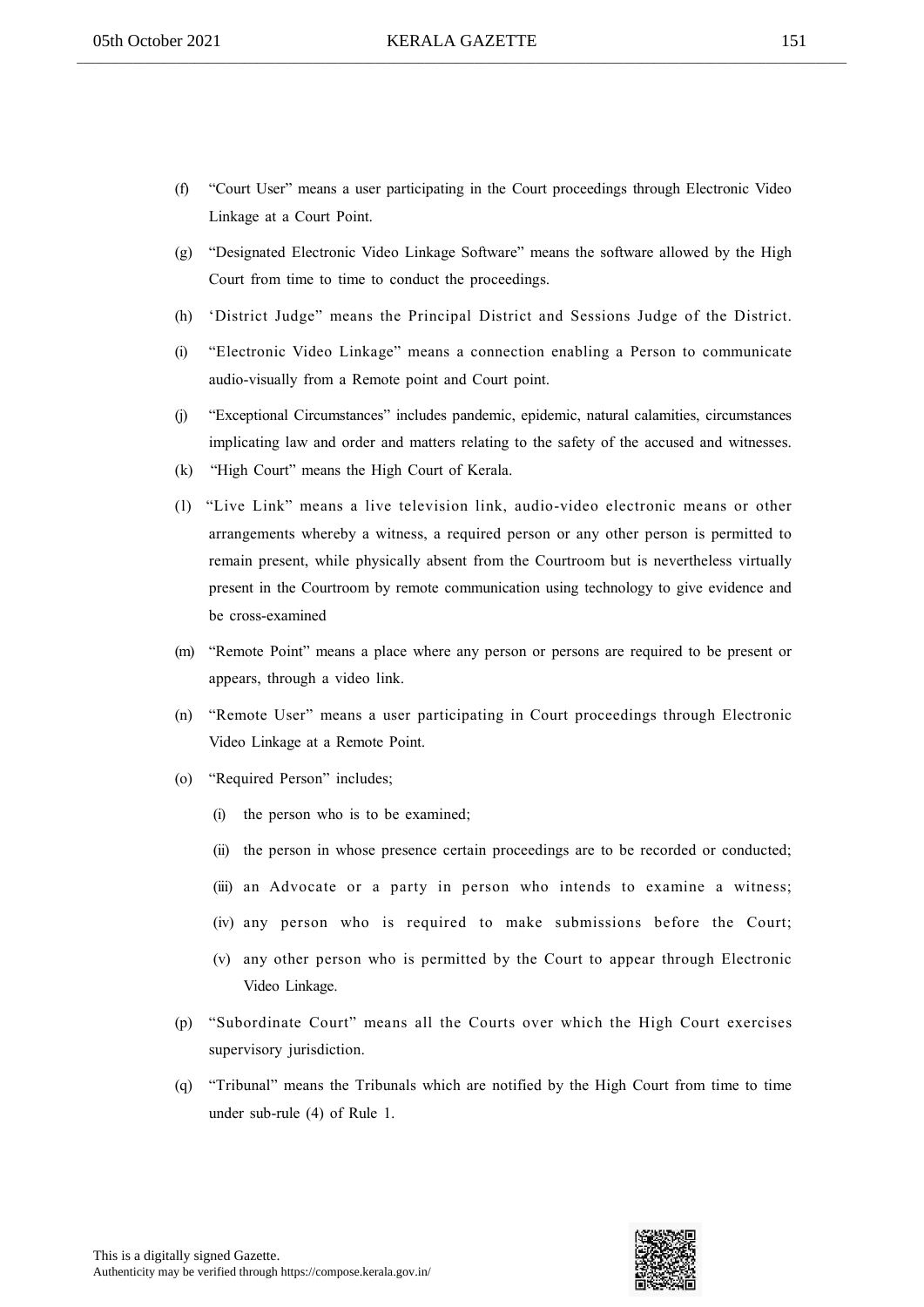#### CHAPTER II

#### GENERAL PRINC1PLES

#### 3. Principles:-

- (1) Electronic Video Linkage facilities may be used at all stages of Judicial proceedings or under any other special law for the time being in force, and also to such other proceedings which are conducted by the Court.
- (2) All proceedings conducted in a Court by way of Electronic Video Linkage shall be deemed to be judicial proceedings and all the courtesies and protocols applicable to a Court shall apply to these virtual proceedings. The protocol provided in Schedule I of these Rules shall be adhered to, for the conduct of the proceedings under these Rules.
- (3) All relevant statutory provisions applicable to judicial proceedings including the provisions of the Code of Civil Procedure, 1908 (Act 5 of 1908), Code of Criminal Procedure, 1973 (Act 2 of 1974), Indian Evidence Act, 1872 (Act 1 of 1872), Information Technology Act, 2000 (Act 21 of 2000), Criminal Rules of Practice, Kerala, Civil Rules of Practice, Kerala and Rules of the High Court of Kerala, 1971 shall apply to the proceedings conducted through Electronic Video Linkage. Words and expressions used and not defined in these Rules shall have the same meaning as assigned to them in the Acts and Rules mentioned in this sub-rule and the General Clauses Act, 1897 (Act 10 of 1897).
- (4) Subject to maintaining independence, impartiality and credibility of judicial proceedings, and to such directions as the High Court may issue from time to time, Courts may adopt such technological changes as may become available from time to time.
- (5) No person shall record or take photographs or publish or share the Electronic Video Linkage proceedings conducted under these Rules.

#### 4. Facilities Recommended:-

As far as possible, the following facilities may be provided for conducting the proceedings at the Court Point and the Remote Point:

- (i) Desktop Computer or Laptop Computer or Mobile Device with internet connectivity and printer;
- (ii) Device for ensuring uninterrupted power supply;
- (iii) Camera;
- (iv) Microphones, Speakers, Headphones and Earphones;
- (v) Display Unit;
- (vi) Document Visualizer;
- (vii) Provision of a firewall;
- (viii) Adequate seating arrangements ensuring privacy;
- (ix) Adequate lighting; and
- (x) Availability of a quiet and secure area.

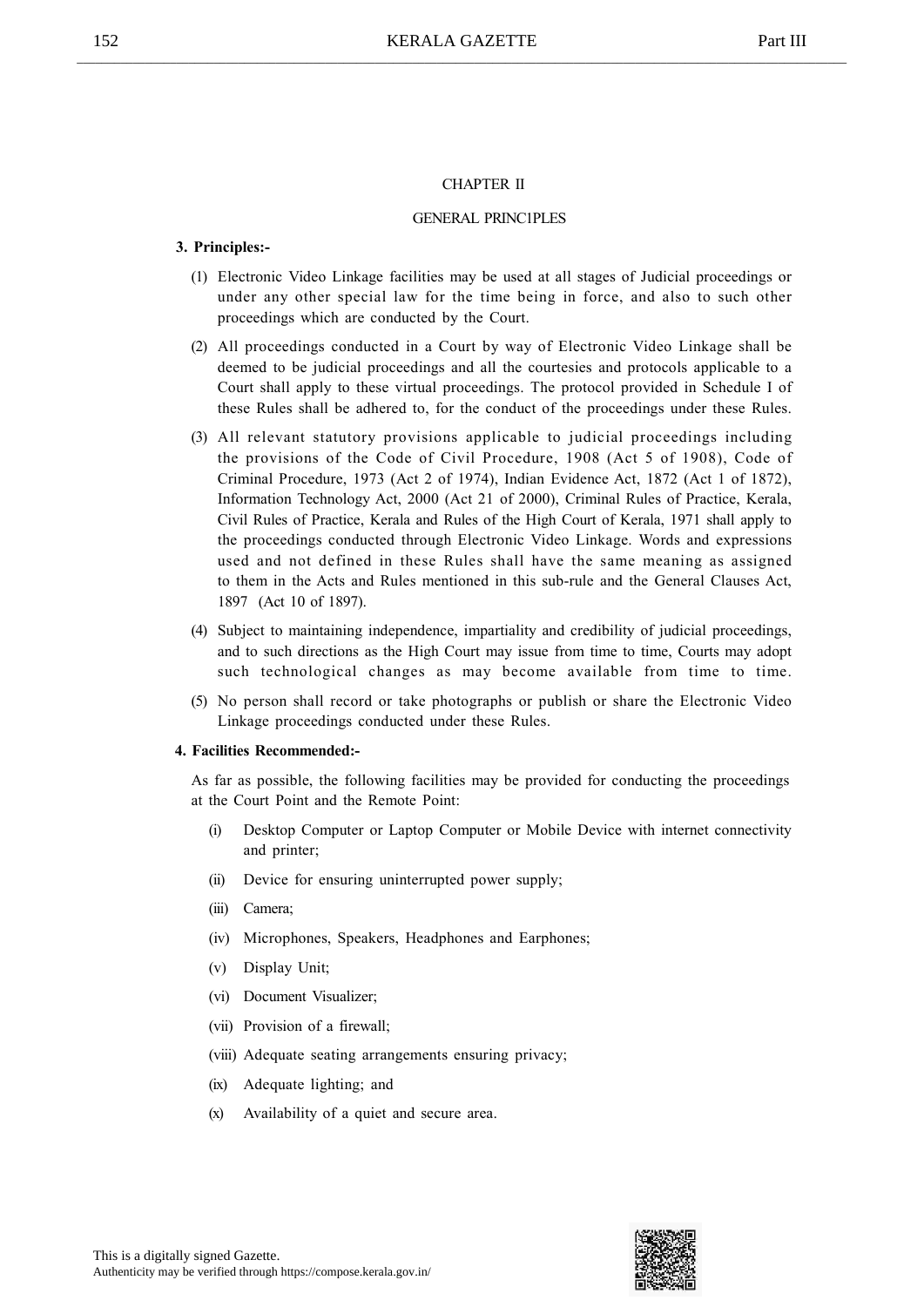### 5. Preparatory Arrangements:-

- (1) There shall be Co-ordinators both at the Court Point and the Remote Point. However a Co-ordinator may be required at the Remote Point only when a witness or a person accused of an offence is to be examined.
- (2) In the Subordinate Courts persons nominated by the High Court or the concerned District Judge shall perform the functions of the Co-ordinator at the Court Point as well as the Remote Point as mentioned in sub-rule (4).
- (3) In the High Court, the Registrar (Recruitment & Computerisation) or any other person authorised by the Chief Justice, shall be the Co-ordinator at the Court Point.
- (4) The Co-ordinator at the Remote Point may be one among the following:

Where the Advocate or required Person The Remote Point Co-Ordinator shall be: is at the following Remote Points

- i Overseas **An official of an Indian Consulate/Indian** Embassy/High Commission of India ii Court of another State/Union Territory Any authorized person nominated by the concerned District Judge iii Kerala State Legal Services Authority or Any authorized person nominated by the High Court Legal Services Committee or Member-Secretary, Kerala State Legal Mediation Centre or office of the District Services Authority or Secretary, High Court Legal Services Authority (including Taluk Legal Services Committee or Chairperson Legal Services Authority) or Secretary of the concerned District Legal Services Authority iv Jail or Prison The concerned Prison or Jail Superintendent or Officer- in- Charge of the Prison or Jail v Hospitals administered by the Central/State Medical Superintendent or an officer Governments or Local Bodies authorized by him or the person in charge of the said hospital vi Observation Home, Special Home, The Superintendent or Officer-in Charge of Children's Home, Shelter Home or any that child facility or an officer authorized institution referred to as a child facility by him (collectively referred to as child facilities) and where the Required Person is a juvenile or a child or a person who is an inmate of such child facility vii Women Rescue Homes, Protection Homes, The Superintendent or Officer-in-Charge Shelter Homes, or any institution referred to of the women's facility or an officer as a women's facility (collectively referred authorized by him to as women's facilities)
- viii In custody, care or employment of any The Superintendent or Officer-in Charge other government office, organization or of the institutional facility or an officer institution (collectively referred to as authorized by him institutional facilities)

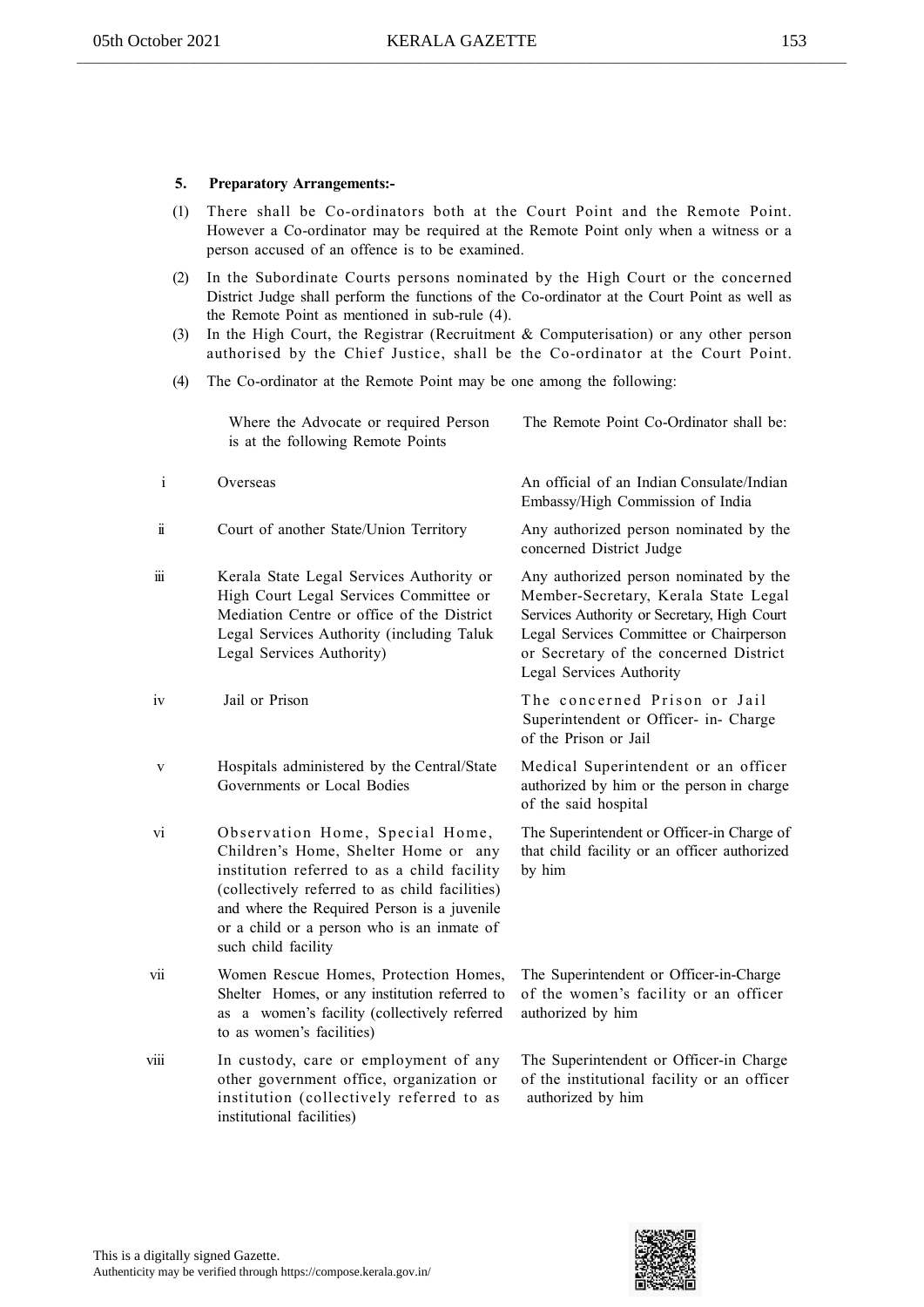ix Forensic Science Lab The Administrative Officer in charge or any authorized officer x In case of any other location The concerned court may appoint any person deemed fit and proper who is ready and willing to render their services as a Co-ordinator to ensure that the proceedings are conducted in a fair, impartial and independent manner and according to the directions issued by the Court in that behalf

(5) The Co-ordinators at both the Court point and Remote Point shall ensure that the facilities recommended in Rule 4 are available. They shall also conduct a test between the points well in advance to resolve any technical problem, so that the proceedings are conducted without interruption.

- (6) The Co-ordinator at the Remote Point shall ensure that:
	- (i) all Advocates/Required Persons required to appear or heard are available and ready at the Remote Point at least 30 minutes before the scheduled time;
	- (ii) no other recording device including mobile phone is used inside the Remote Point;
	- (iii) no unauthorized person enters the Remote Point when the proceedings are in progress;
	- (iv) the person being examined or heard is not prompted, tutored, coaxed, induced or coerced in any manner by any person and that the person being examined does not refer to any document, script or device without the permission of the concerned court, during the proceedings.

(7) Where the witness to be examined through Electronic Video Linkage requires or if it is otherwise expedient to do so, the Court shall give sufficient notice in advance, setting out the schedule of the proceedings and in appropriate cases may transmit non- editable digital scanned copies of all or any part of the record of the proceedings to the official electronic mail account of the Co-ordinator of the concerned Remote Point.

(8) Before the scheduled date of the proceedings, the Co-ordinator at the Court Point shall ensure that the Co-ordinator at the concerned Remote Point receives certified copies, or non editable scanned soft copies of all or any part of the record of the proceedings which may be required for recording statements or evidence or for reference. However, they shall be permitted to be used by the Required Person only with the permission of the Court.

(9) The Court shall direct the Co-ordinator at the Remote Point or at the Court Point whenever required to provide-

- (i) a translator in case the person to be examined is not conversant with the official language of the Court;
- (ii) an expert in sign language in case the person to be examined is impaired in speech and/or hearing;
- (iii) an interpreter or special educator, as the case may be, in case the person to be examined is either permanently or temporarily differently abled.

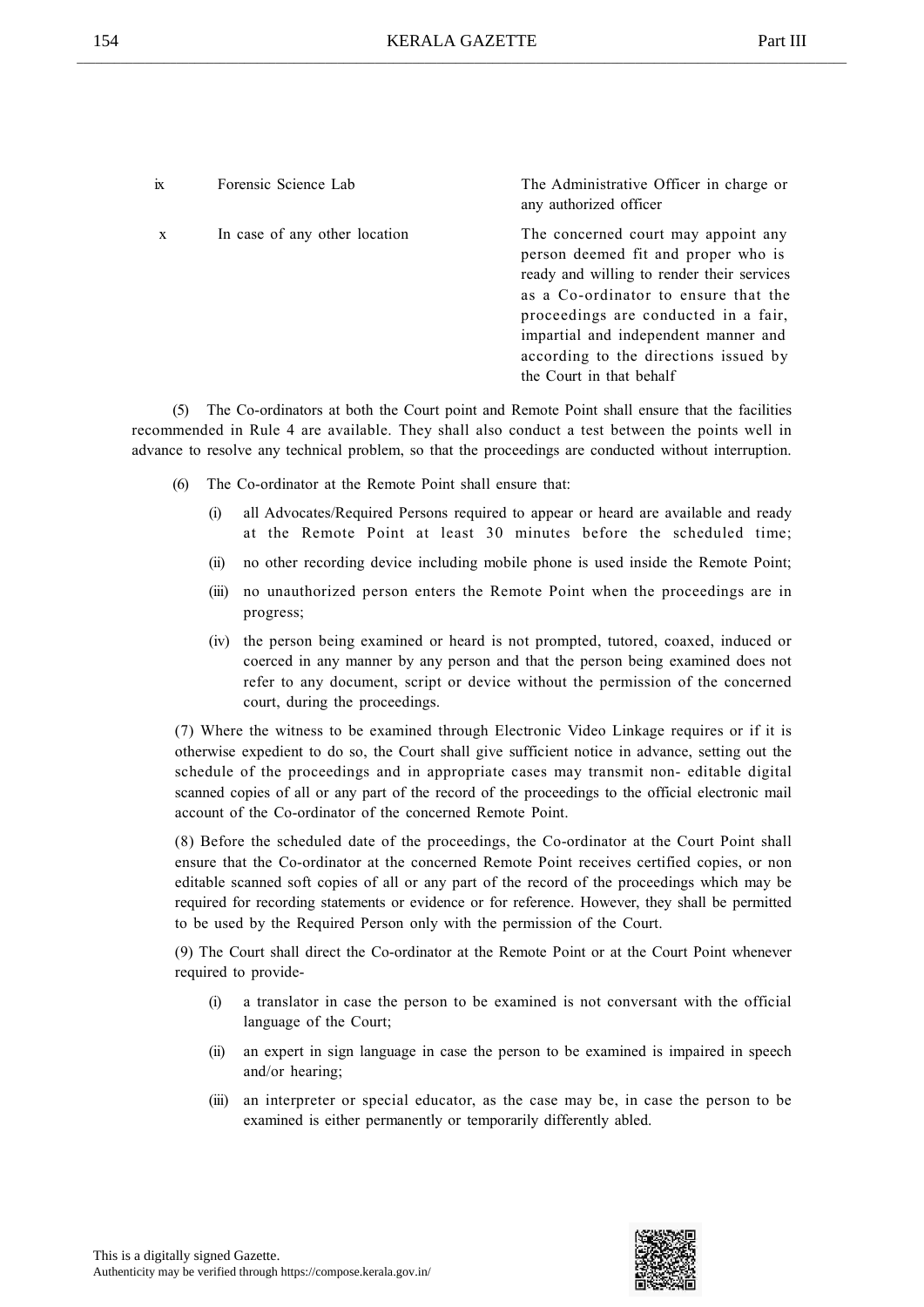#### CHAPTER III

#### GENERAL PROCEDURES

#### 6. Application for Appearance, Evidence and Submission through Electronic Video Linkage:-

- (1) Any party to the proceedings or witness, save and except where the Electronic Video Linkage proceedings are initiated at the instance of the Court, may move an application in the form prescribed in Schedule II.
- (2) In proceedings before the Family Court, Electronic Video Linkage shall be allowed only after completing the reconciliation process subject to the condition that both the parties file consent memorandum for Electronic Video Linkage. When either of the party is not able to attend the reconciliation process in person, the Family Court may for reasons to be recorded in writing, allow the reconciliation process to be done through Electronic Video Linkage.
- (3) The form for request shall be served on the opposite party or parties to the proceedings except where it is not possible for valid reasons.
- (4) On receipt of the application and upon hearing all concerned parties, the Court shall pass an order after ascertaining that the application is not filed with an intention to impede a fair trial or to delay the proceedings.
- (5) The Court while allowing the application for Electronic Video Linkage shall also fix the schedule for the proceedings.
- (6) If the Electronic Video Linkage is scheduled for making oral submissions, the Court may require the Advocate or Required Person to submit written arguments and citation of judgments, if any, in advance to the concerned Court through the official electronic mail of that Court.
- (7) In case the Required Person is situated in a country outside India, the Presiding Officer of the Court shall route the concerned details for Electronic Video Linkage through the High Court.
- (8) If any Subordinate Court wants to examine a Required Person who is within another District in Kerala, then the details thereof shall be forwarded by or through the District Judge concerned to the District Judge within whose jurisdiction the Required Person is situated. The District Judge within whose jurisdiction the Required Person is situated shall make necessary arrangements for Electronic Video Linkage.
- (9) If any Subordinate Court in Kerala wants to examine a Required Person who is situated outside the State through Electronic Video Linkage, then the details thereof with a formal request shall be forwarded by or through the District Judge concerned to the District Judge in whose jurisdiction the Required Person is situated for facilitating the Electronic Video Linkage facility.
- (10) If any Subordinate Court in Kerala receives a request directly from a Court outside the State for facilitating the examination of a Required Person within its jurisdiction through Electronic Video Linkage, such Court shall intimate the District Judge concerned.

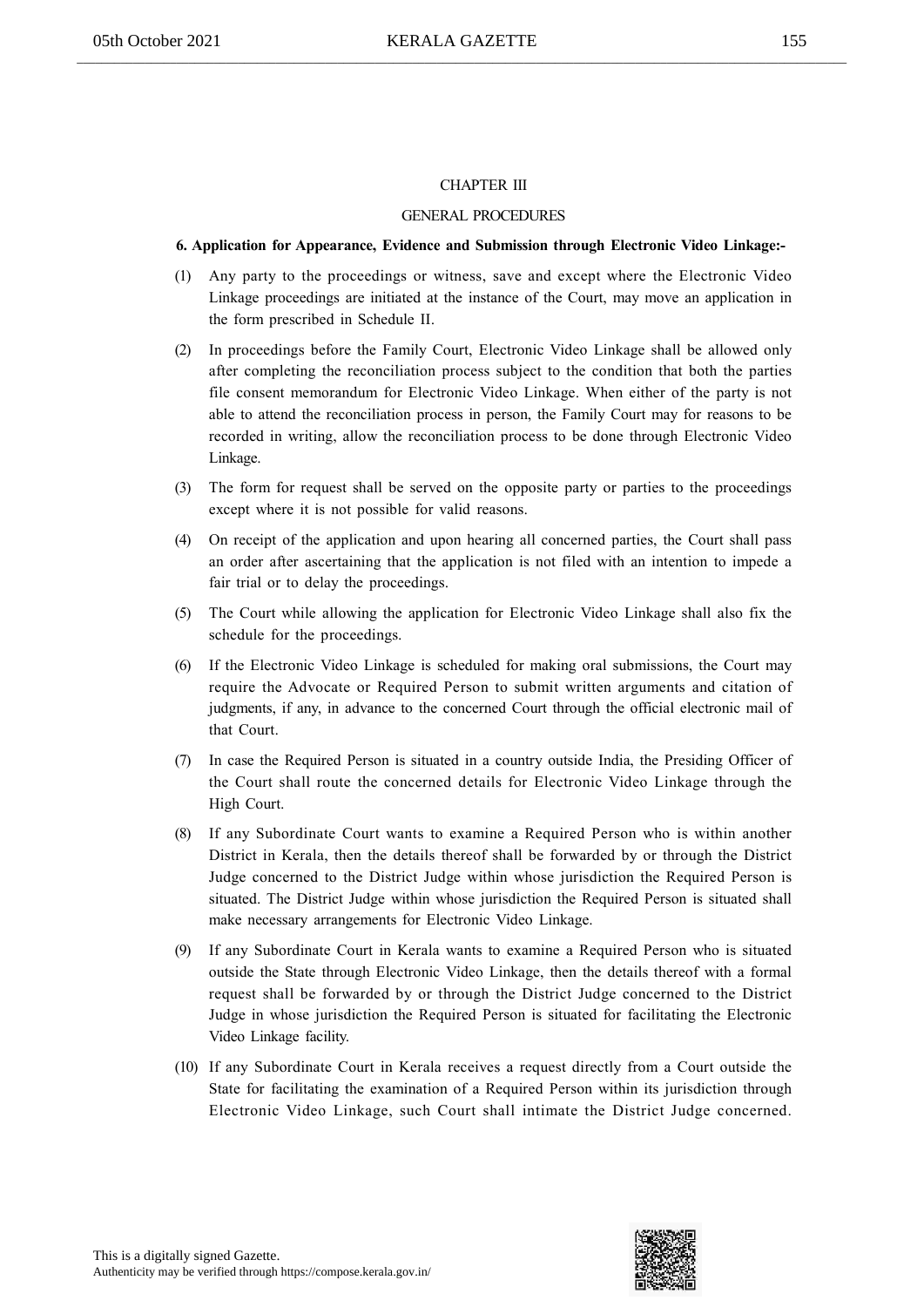#### 7. Service of Summons:-

- (1) When summons is issued to a witness, proposed to be examined or heard through Electronic Video Linkage, the summons shall specifically mention the date, time and venue of the concerned Remote Point and shall also direct the witness to attend in person along with proof of identity or an affidavit to that effect as mentioned in sub-rule (5) of Rule 8. The existing rules regarding service of summons and the consequence for non-attendance, as provided in the Code of Civil Procedure, 1908 (Act 5 of 1908), Code of Criminal Procedure, 1973 (Act 2 of 1974), Civil Rules of Practice, Kerala and Criminal Rules of Practice, Kerala shall apply with respect to service of summons for proceedings conducted by Electronic Video Linkage.
- (2) When such a witness is also required to produce a document, it shall be sufficient compliance of the direction if he produces it in the Remote Point at the time fixed for examination, along with an authenticated copy. The document so produced shall be scanned and sent to the Court Point before the commencement of the examination, so as to enable the Court and the parties to verify it. The Co-ordinator at the Remote Point shall, along with the other documents, transmit the original of the document so produced to the Court Point within three days of its production by authorised courier service or registered speed post.

#### 8. Examination of Persons:-

- In civil cases, the party requesting for recording statement of a person through Electronic Video Linkage, shall inform the Court the location of the person, the time, place and the availability of the technical facilities and his willingness to be examined through Electronic Video Linkage.
- (2) In criminal cases, where the person to be examined is a prosecution witness or Court witness, the prosecution and where the person to be examined is a defence witness the defence counsel, will inform the Court, location of the person, time, place and the availability of the technical facilities.
- (3) Where the person to be examined is an accused, the prosecution shall confirm the location of the accused at the Remote Point.
- (4) When the accused person is in custody and not present at the Court Point, the Court shall order a multi-point Video Linkage between the Court, the witness and the accused person in order to facilitate the recording of the statement of the witness. The Court shall also ensure adequate opportunity to the accused person to communicate in privacy with his Advocate before, during and after the recording.
- (5) A required person, including a witness shall, before being examined, produce and file proof of identity by submitting an identity document issued or duly recognised by the Government of India/State Government/Union Territory as the case may be. In the absence of such a document, an affidavit attested by any of the authorities referred to in Section 139 of the Code of Civil Procedure, 1908 (Act 5 of 1908) or Section 297 of the Code of Criminal Procedure, 1973 (Act 2 of 1974) shall be produced. The affidavit in addition to all the details of the Required Person or witness shall state that the person, who is shown to be the party to the proceedings or witness, is the same person, who is going to depose at the virtual hearing. The copy of the identity document or affidavit filed, as the case may be, shall be made available to the opposite party.

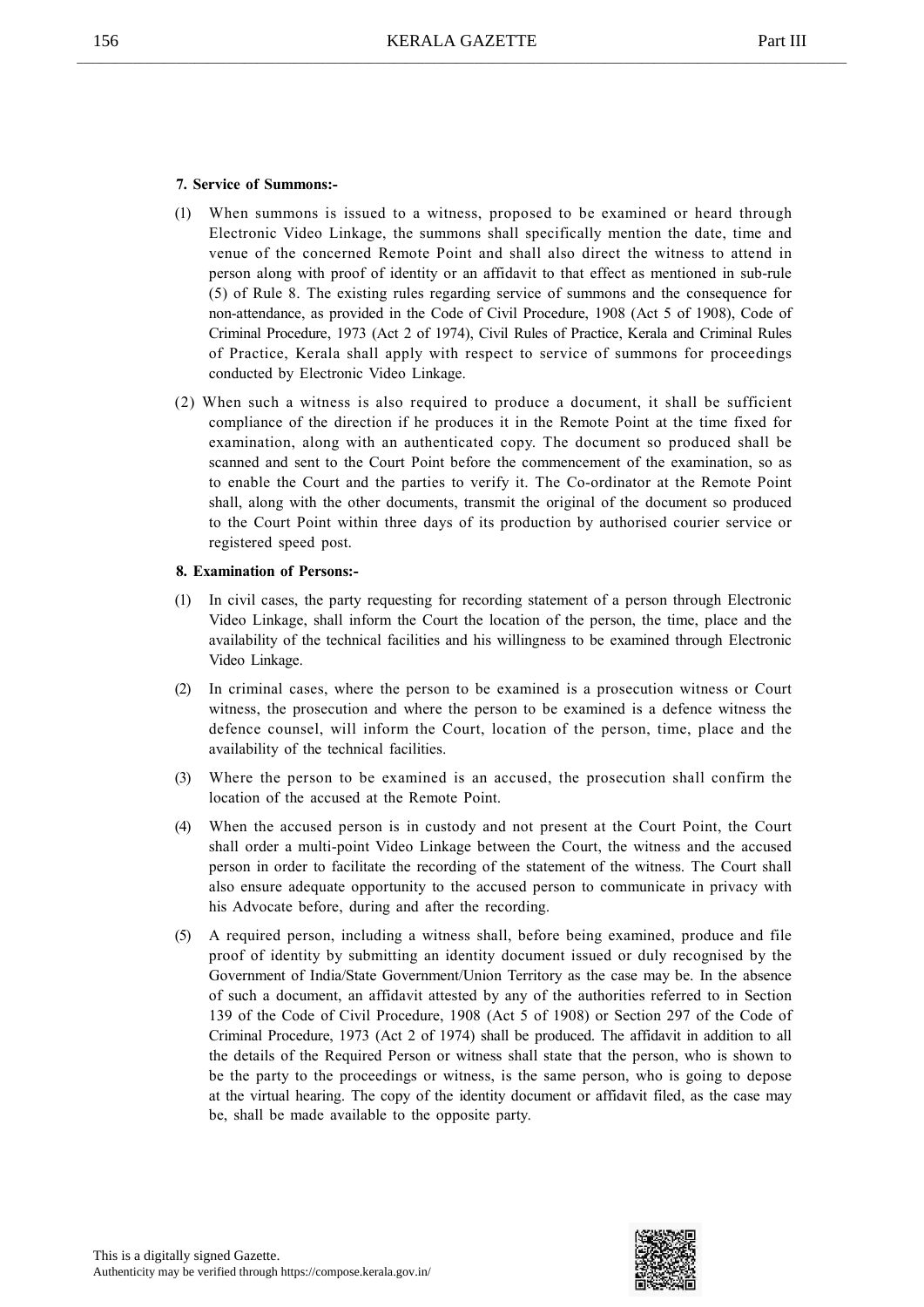- (6) If the proof of identity or affidavit is produced at the Remote Point, the same shall be scanned and sent to the Court Point before the commencement of the proceedings, so as to enable the Court and the opposite parties to verify it. The identity of the person to be examined shall be confirmed by the Court with the assistance of the Co-ordinator at the Remote Point before the recording of the evidence. The same shall be mentioned in the order sheet of the Court. The Co-ordinator at the Remote Point shall, along with the other documents, transmit the hard copy of the proof of identity or affidavit to the Court Point by authorised courier service or registered post.
- (7) Examination through Electronic Video Linkage shall ordinarily be conducted during the working hours of the Court or at such time as the Court may deem fit. Before the commencement of the examination, oath shall be administered from the Court Point, to the person deposing.
- (8) Where the required person being examined or the accused to be tried, is in custody, the statement or the testimony as the case may be, be recorded through Electronic Video Linkage. The Court shall provide adequate opportunity to the under-trial prisoner to communicate in privacy with his Advocate before, during and after the recording.
- (9) Where a party or a lawyer requests that in the course of the proceedings some privileged communication may have to take place, the Court shall pass appropriate orders in that regard.
- (10) Subject to the provisions for examination of witness contained in the Indian Evidence Act, 1872 (Act 1 of 1872) and sub-rules (7) and (8) of Rule 5 of these Rules, before the examination of the witnesses, the documents, if any, sought to be relied upon shall be transmitted to the Co-ordinator at the Remote Point, so that the witness acquires familiarity with the said documents.
- (11) If a person is examined with reference to a particular document, unless the Court otherwise directs, the summons to that person must be accompanied with a duly certified photocopy of the said document. The original of the said document should be exhibited at the Court Point in accordance with the deposition of the person being examined.
- (12) The Court or the Commissioner may record such remarks as is material regarding the demeanour of the person being examined.
- (13) The Commissioner shall note the objections, if any raised, during the course of the examination of the person through Electronic Video Linkage. The Court shall pass such orders as may be necessary on the objections raised by the Commissioner.
- (14) The Court shall note the objections, if any raised, during the course of the examination of the person through Electronic Video Linkage. The Court shall pass such orders as may be necessary on such objections.
- (15) When the person being examined finds it difficult to identify the accused through the ordinary mode of Electronic Video Linkage imaging, he may be shown the image of the accused more closely by zooming the camera so as to see the accused person individually. Such fact shall be recorded by the Court.
- (16) The Court shall obtain the signature of the person being examined on the transcript once the examination is concluded. The signed transcript shall form part of the record of the judicial proceedings. The signature of the person being examined shall be obtained in either of the following ways:

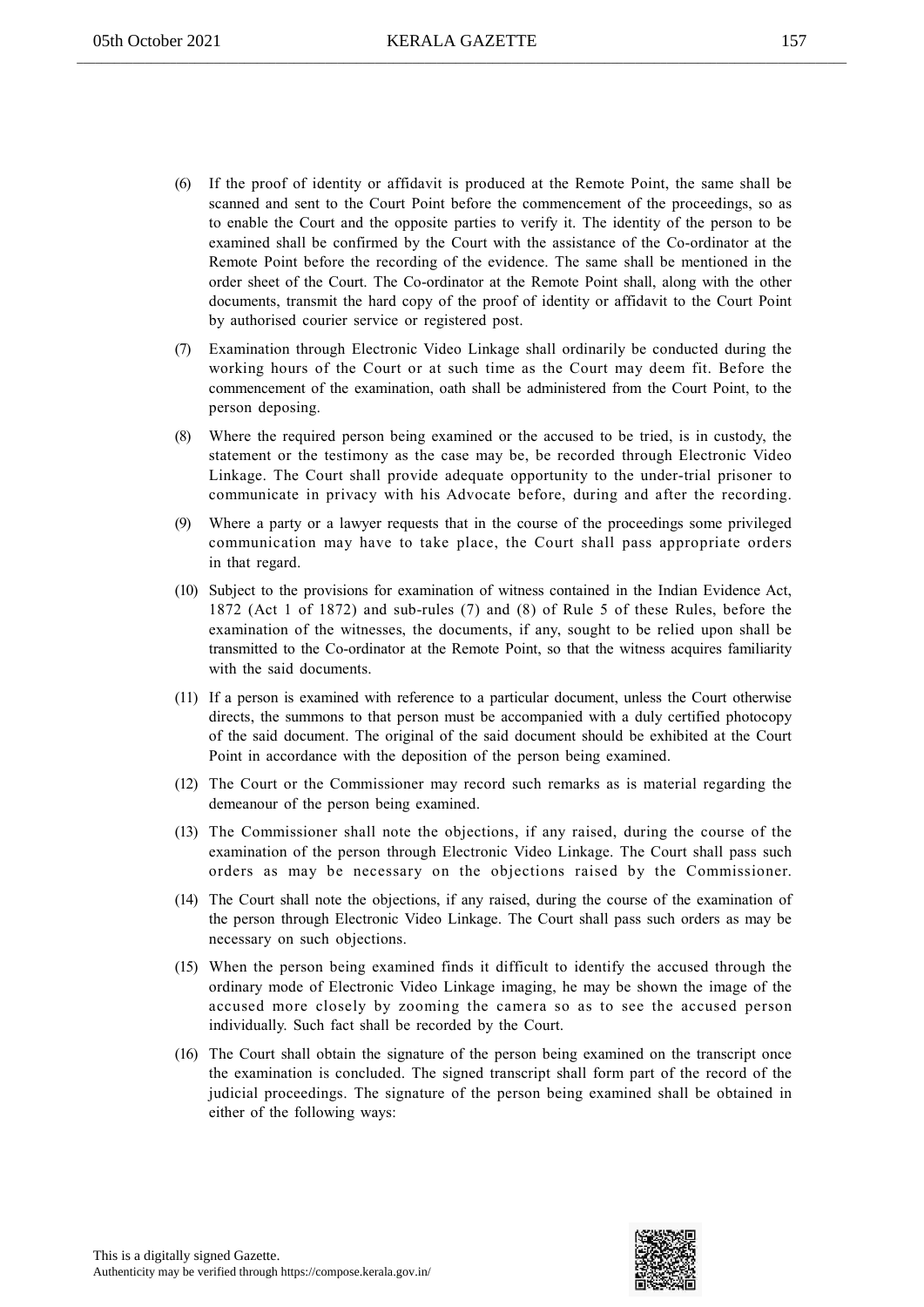- (i) If digital signatures are available at the concerned Court Point and Remote Point, the soft copy of the transcript digitally signed by the Presiding Judge at the Court Point shall be sent by the official electronic mail to the Remote Point where a printout of the same will be taken and signed by the person examined. A scanned copy of the transcript signed by the person examined and the Co-ordinator at the Remote Point shall be transmitted by official electronic mail to the Court Point. The hard copy of the signed transcript shall be despatched, along with the other documents preferably within three days of recording by the Co-ordinator at the Remote Point to the Court Point either by authorised courier service or by registered speed post.
- (ii) If digital signatures are not available, the printout of the transcript shall be signed by the Presiding Officer and the representatives of the parties, if any, at the Court Point and thereafter it shall be sent in non-editable scanned format to the Remote Point through the official electronic mail where a print out of the same will be taken and signed by the person examined and countersigned by the Co-ordinator at the Remote Point. A non editable scanned format of the transcript so signed shall be sent by the Co-ordinator of the Remote Point to the Court Point, where a print out of the same shall be taken and the same shall form part of the records. The hard copy of the signed transcript should also be despatched preferably within three days of recording along with other documents, if any, by the Co-ordinator at the Remote Point to the Court Point by authorised courier service or by registered speed post.
- (17) The audio-video recording of the persons examined shall be preserved. The encrypted master copy with hash value shall be retained by the Court as part of the records.
- (18) The recorded data should be secured by administrative password and shall be retrieved only when the Court orders its retrieval. The administrative password shall remain with the Registrar (Recruitment & Computerisation) or any other person authorised by the Chief Justice in the case of the High Court and with the Presiding Officer in all other cases.
- (19) The Court may, at the request of a witness to be examined, or on its own motion, taking into account his best interests, direct appropriate measures to protect the privacy of the witness bearing in mind aspects such as age, gender, physical condition and recognised customs and practices.
- (20) The Co-ordinator at the Remote Point shall ensure that except the witness only persons permitted by the Court be present in the room at the time of examination of the witness.
- (21) The Court shall in order to ensure compliance of sub-rule (6) (iv) of Rule 5 impose such other conditions as may be necessary for the effective recording of the examination.
- (22) The examination before the Court or the Commissioner shall as far as practicable, proceed on a day to day basis. The Court or the Commissioner shall not grant unnecessary adjournments.
- (23) When a required person is unable to reach the Court Point or the Remote Point due to sickness or physical infirmity or due to any genuine reason which the Court may decide, or the presence of the Required Person cannot be secured without undue delay or expenses, the Court may authorise the conduct of the proceedings through Electronic Video Linkage from the place where the required person is situated. In such circumstances the Court may direct the use of portable Video system. The authority for the same shall be given by the Court to the concerned Co-ordinator or any other person deemed fit by the Court.
- (24) Subject to the orders of the Court, if any party or his authorised person is desirous of being physically present at the Remote Point at the time of recording of the evidence, it shall be open for such party to make arrangements at his own cost.

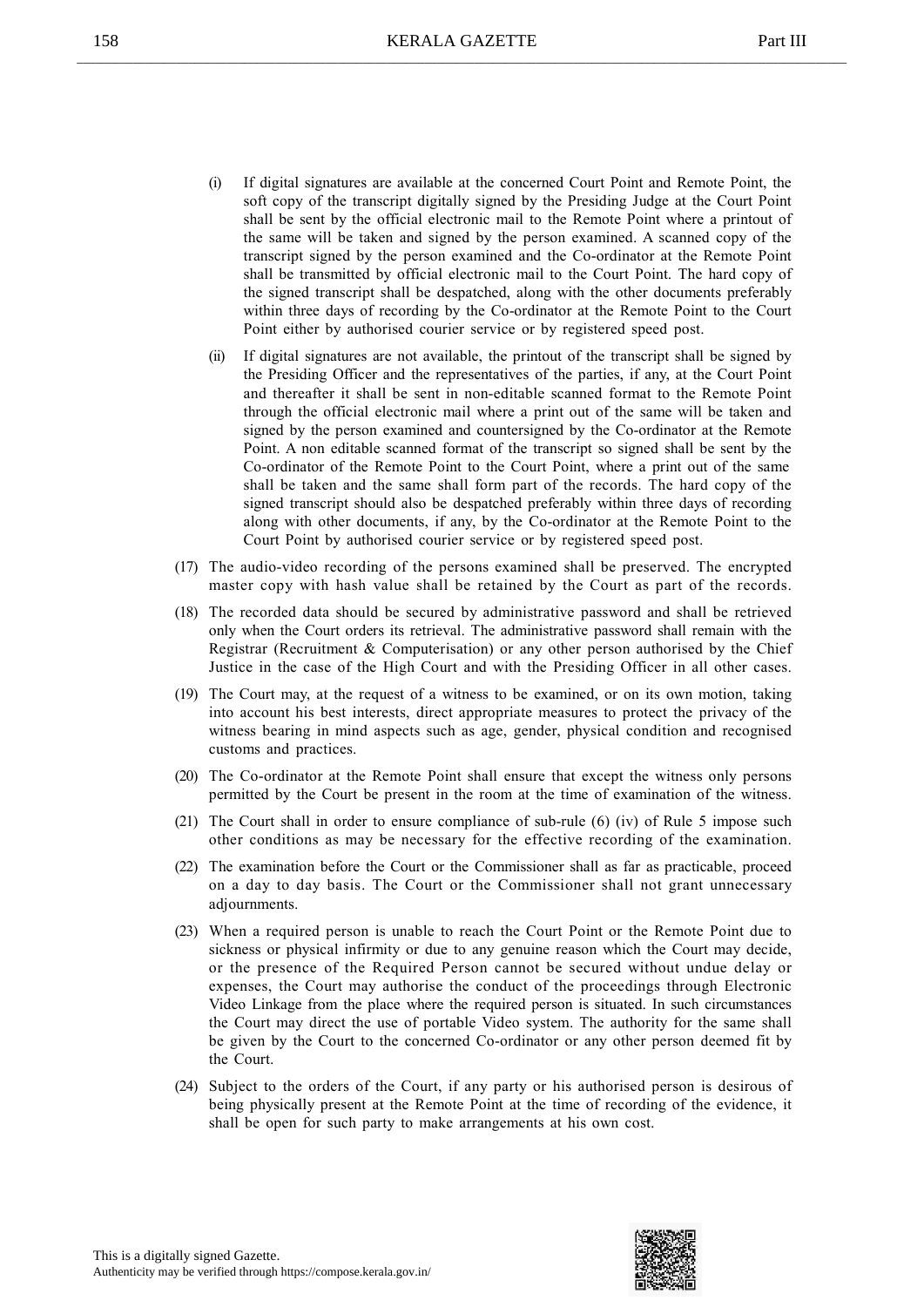(25) The examination through Electronic Video Linkage shall be treated as substantive compliance of the provisions of the Code of Criminal Procedure 1973 (Act 2 of 1974), Code of Civil Procedure, 1908 (Act 5 of 1908), Criminal Rules of Practice, Kerala, Civil Rules of Practice, Kerala or any other law which requires personal appearance of parties, witnesses or any other Required Person for the purpose of any enquiry, trial or any other proceedings in or in relation to the Subordinate Courts or Tribunals.

#### 9. Exhibiting or Showing Documents or Object to Required Person or Accused at Remote Point:-

- (1) If in the course of examination of a Required Person or Accused at a Remote Point through Electronic Video Linkage, it is necessary to show a document or object to him, the Court may permit the same to be shown in the following manner:
	- (a) If the document or the object is at the Court Point it can be shown by zooming the camera to the document or to the object or by electronically transmitting the scanned image to the remote centre including through a document visualizer and the copy so transmitted be shown to the Required Person or Accused.
	- (b) If the document is at the Remote Point, by putting it to the person being examined and transmitting a copy of it to the Court Point electronically including through a document visualizer. The hard copy of the document should also be sent subsequently by the Co-ordinator at the Remote Point to the Court Point along with other documents, if any, preferably within three days by authorised courier service or by registered speed post.

#### 10. Ensuring Seamless Electronic Video Linkage:-

(1) The Advocate or Required Person shall address the Court from the specified Remote Point on the date and time specified by the Court. The presence of a Co-ordinator shall not be necessary at the Remote Point where arguments are addressed by the Advocate or Required Person.

Provided if the Advocate or Required Person requires the presence of a Co-ordinator at the Remote Point, then the same shall be informed to the concerned Court in advance and the Court shall then authorise a person to be the Co-ordinator at the Remote Point at that time.

- (2) In cases where the proceedings are to be conducted at any of the Remote Points mentioned in Rule  $5(4)(i)$  to  $5(4)(ix)$ , the Co-ordinator at such Remote Point shall ensure compliance of all the technical requirements as mandated. However, if the proceedings are conducted from any of the Remote Points mentioned in Rule  $5(4)(x)$ , then the Co-ordinator at the Court Point shall ensure compliance of all the technical requirements as mandated.
- (3) The Co-ordinator at the Court Point shall guide the concerned Advocate or the Required Person regarding the technical requirements for conducting the proceedings. The Co-ordinator at the Court Point shall resolve the problems faced by the Remote Users and shall share the Electronic Video Link with the Remote Users. He shall also ensure that all the technical systems are working properly at the Court Point and the Remote Point and at the scheduled time connect the Remote User to the Court.
- (4) The Co-ordinator at the Court Point shall ensure that any document or audio-visual files, electronically mailed from the Remote Point are duly received at the Court Point.
- (5) The Co-ordinator at the Court Point shall ensure that the Electronic Video Linkage is conducted only through the Designated Video Linkage Software as prescribed by the High Court.

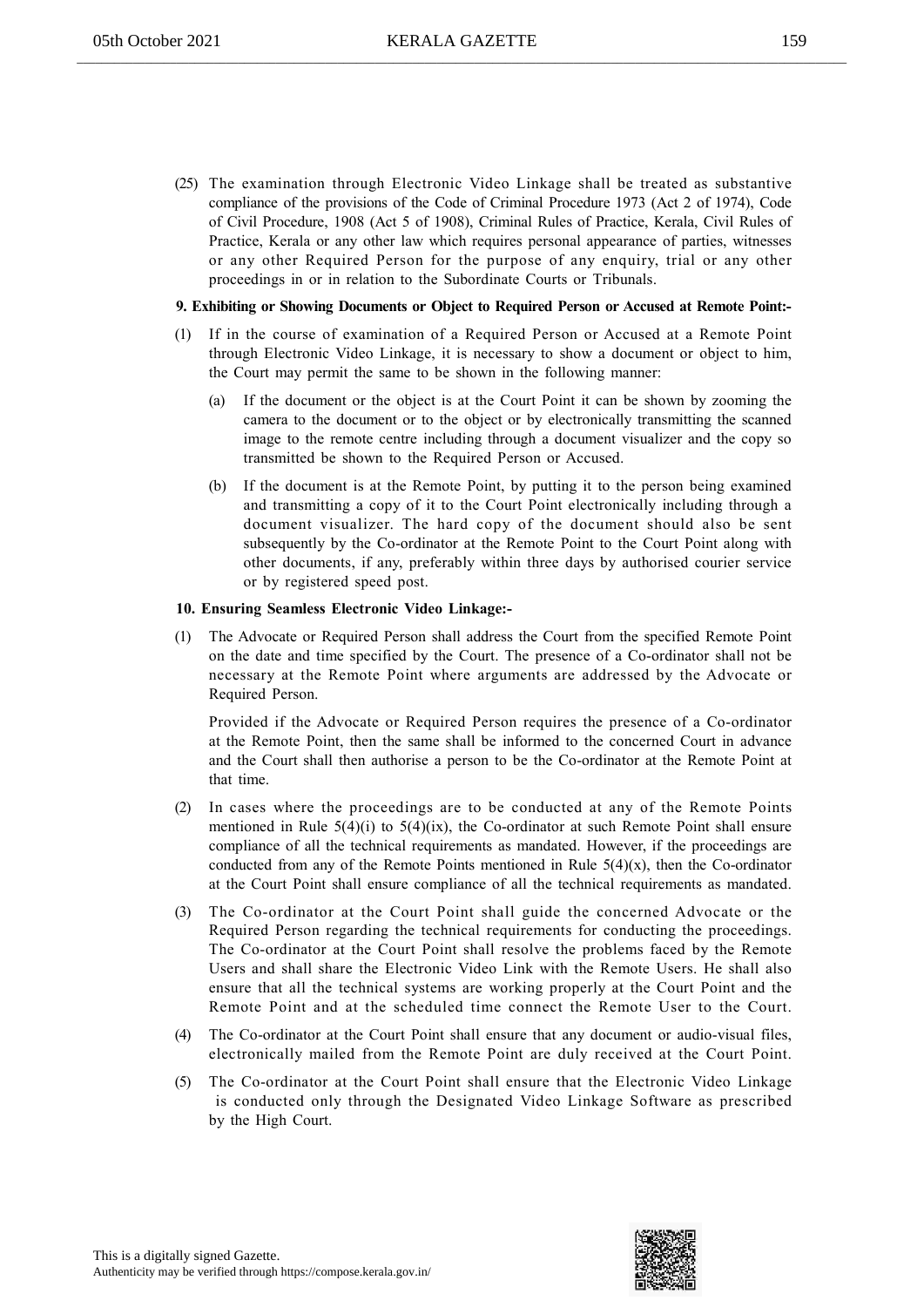- (6) The Court shall mention in the order sheet the time and duration of the proceedings, the software used (in case the software used is not the Designated Electronic Video Linkage Software), the issue or issues on which the Court was addressed and the documents, if any, that were produced and transmitted online and marked.
- (7) The Court shall also record in the order sheet the clarity of the sound and the connectivity of the Video Linkage for both the Court Users and Remote Users.
- (8) On the completion of the proceedings, if a Remote User is of the opinion that he was prejudiced due to poor video and/or audio quality, the same shall be informed to the Co-ordinator at the Court Point, who in turn shall, communicate the said information to the Court. The Court shall then consider the information and if the Court is of the opinion that the Remote User was prejudiced by the proceedings, the Court may then pass appropriate orders either by declaring the proceedings to be incomplete and ordering for resuming the proceedings or dispense with the Video Linkage proceedings and directing the Remote User to appear before the Court on a date to be fixed.

#### 11. Proceedings under the Code of Criminal Procedure, 1973;-

- (1) The Court may, in its discretion, authorize the detention of an accused, frame charges in a criminal trial and record the statement of the accused under Section 313 of the Code of Criminal Procedure, 1973 (Act 2 of 1974) through Electronic Video Linkage. The Court shall not order judicial remand of an accused in the first time or shall not give the accused in police custody through Electronic Video Linkage except in exceptional circumstances for reasons to be recorded in writing.
- (2) While extending the order of detention, the Court shall ensure that the accused understood the proceedings that took place on that day and also that he is aware of the next hearing date.
- (3) The Court shall retain the order of detention in its records and forward a scanned copy to the Jail or Prison by electronic mail which shall be treated by the Jail or Prison Authority as the authorization for detention of the accused. The Court may also forward a duplicate of the order of detention to the Jail or Prison by post, which need not be returned by the Jail or Prison Authority, unless physical production of the accused is directed by the Court.
- (4) The Court may, in exceptional circumstances, for reasons to be recorded in writing, examine a person or an accused under Section 164 of the Code of Criminal Procedure, 1973 (Act 2 of 1974) through Electronic Video Linkage. The Court while doing so shall ensure that the person or the accused as the case may be is free from coercion, threat, undue influence and that he is in a fit state of physical and mental health.
- (5) The Court may also, in exceptional circumstances, for reasons to be recorded in writing, record the dying declaration of a person through Electronic Video Linkage.
- (6) The Court may also, in exceptional circumstances, for reasons to be recorded in writing, order the release of an accused through Electronic Video Linkage.

#### 12. Costs:-

(1) The expenses of the Electronic Video Linkage facility shall include the expenses of preparing soft copies or certified copies of the court record for sending to the Co-ordinator at the Remote Point and the fee payable to the translator or interpreter or special educator, as the case may be.

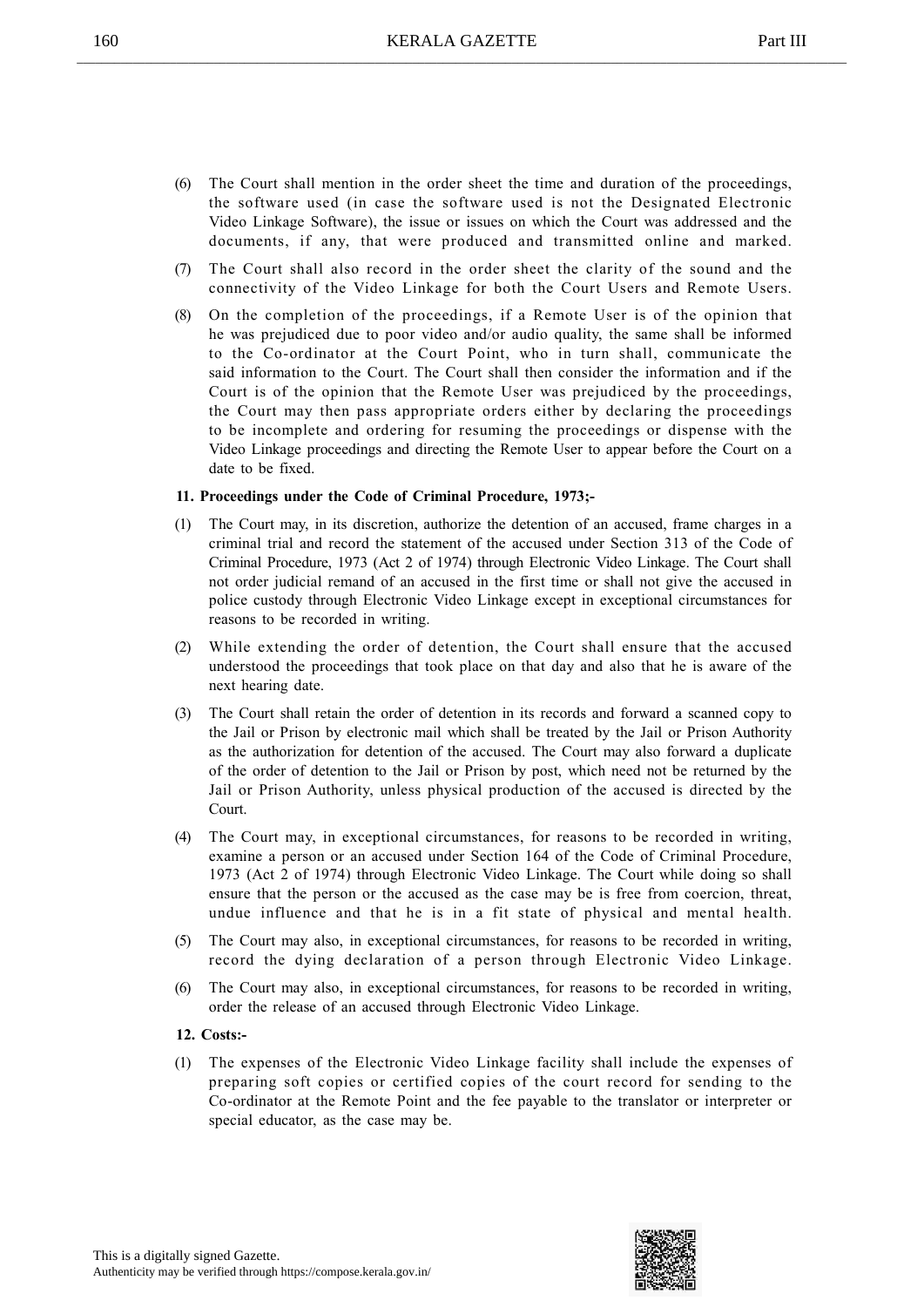- (2) The Co-ordinator at the Remote Point shall be paid such amount as honorarium as may be fixed by the Court in consultation with the parties to the case.
- (3) In criminal cases the expenses for recording evidence through Electronic Video Linkage shall be borne by such party as the Court directs, taking into account the provisions of the Criminal Rules of Practice, Kerala.
- (4) In civil cases the expenses for recording evidence through Electronic Video Linkage shall be borne by the party making the request, unless otherwise ordered by the Court.
- (5) In other cases, the Court may make an order as to the expenses as it considers appropriate taking into account the rules or instructions regarding payment of expenses to the complainant and witnesses, as may be prevalent from time to time.
- The Court may, for reasons to be recorded in writing, exempt a party from the payment of costs or direct both the parties to share the expenses in the proportion as fixed by the Court.
- (7) The ccsts if directed to be paid, shall be deposited within the time fixed by the Court. If the costs as directed by the Court are not paid, then the Court shall pass appropriate orders, depending upon the facts and circumstances of each case.

#### 13. Conduct of Proceedings:

- (1) All Advocates, Required Persons, Party-in-Person and/or any other person permitted by the Court to remain physically or virtually present (collectively referred to as participants) shall strictly follow the mandates contained in Schedule I of the Rules.
- (2) The Co-ordinator at the Court Point shall send the link/meeting ID/the Remote Point room details to the electronic mail or the mobile number furnished by the Advocate or Required Person or other participants who are permitted to be virtually present by the Court. Once the proceedings have commenced no other person will be permitted to participate except on the orders of the Court.
- (3) The participants, after joining the proceeding at the Remote Point, shall remain in the virtual lobby, if available, until they are admitted to virtual hearing by the Co-ordinator at the Court Point.
- (4) Once the participants participate in the proceedings, the said participation shall constitute consent on their part, to the proceedings being recorded by Electronic Video Linkage.
- (5) The Court shall have the power to the control Video-Audio links between the Court Point and the Remote Point.
- (6) The Court shall ascertain that the Advocate, Required Person or any other participant that the Court considers necessary at the Remote Point or the Court Point can be seen and heard clearly at the Court Point and at the Remote Point.

#### 14. Access to Legal Aid Clinics/Camps/Lok Adalats/Jail Adalats

In conformity with the provisions of the Legal Services Authorities Act, 1987 (Act 39 of 1987) along with the Rules and Regulations in force, in proceedings related to Legal Aid Clinics, Camps, Lok Adalats or Jail Adalats, any person who at the Remote Point is in Jail or Prison shall be examined through Electronic Video Linkage by the Member-Secretary, Kerala State Legal Services Authority; Secretary, High Court Legal Services Committee; Chairman/Secretary of the District Legal Service Authority or Taluk Legal Service Committee or Members of Lok Adalats, before any award or order is passed.

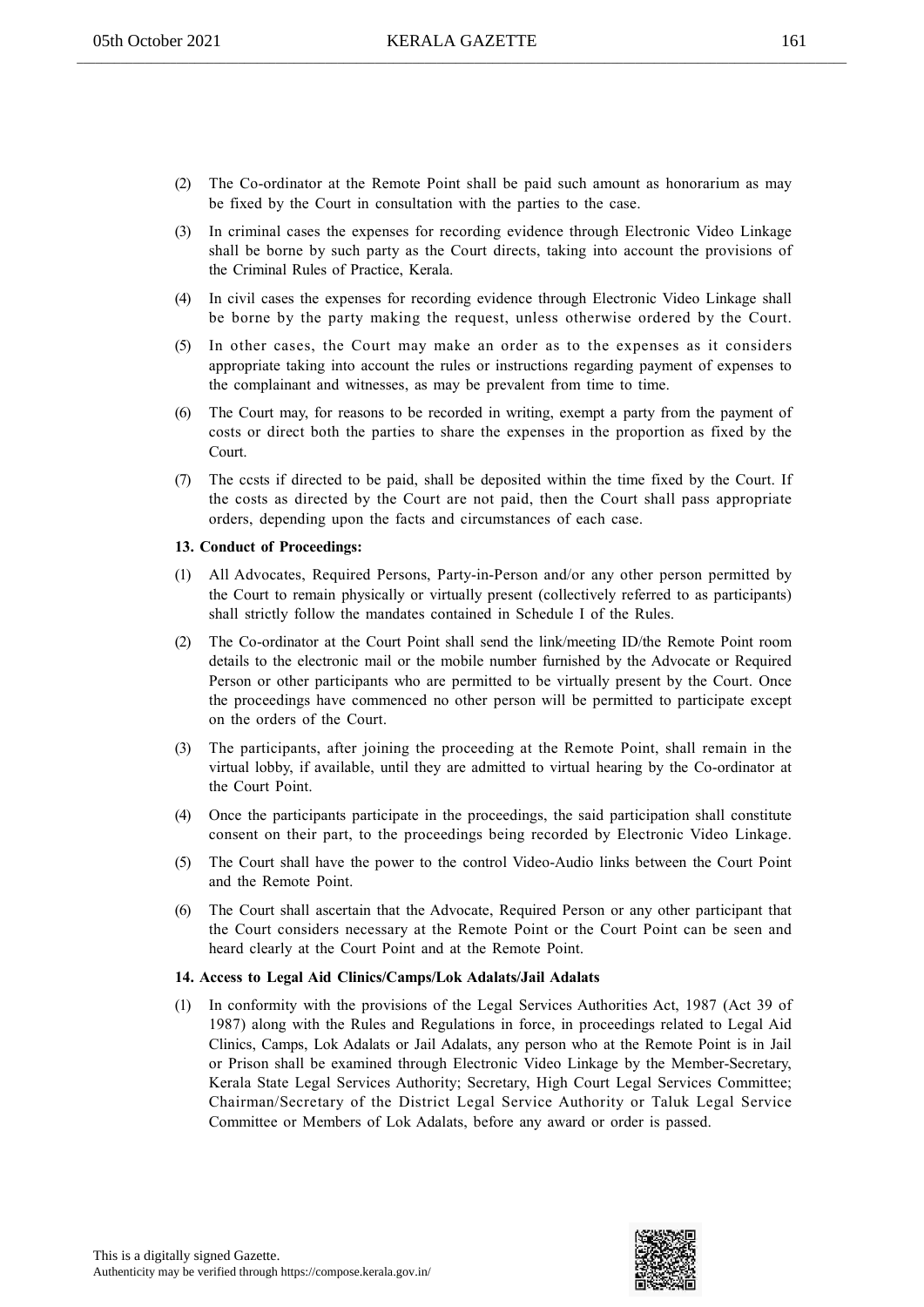- (2) The award or order so passed shall have the same force as if it was passed by the regular Lok Adalat or Jail Adalat.
- (3) The copy of the award or order and the record of the proceeding shall be sent to the Remote Point.
- 15. Permission to view the Electronic Video Linkage proceedings by persons who are not parties:-
- (1) The Court shall, depending on the links consistent with available bandwidth, allow persons who are not parties, to view the proceedings through Electronic Video Linkage.
- (2) The Court, for reasons to be recorded in writing, shall not permit persons to view the proceedings, if such proceedings are conducted in-camera.
- (3) If persons who are not permitted by the Court are present in the Remote Point at the time of examination of the witness, the Co-ordinator at the Remote Point shall inform the Court before the proceedings start, the identity of the person and the reason for his being present at the Remote Point. The said person shall only on being permitted by the Court remain present at the Remote Point.

#### CHAPTER IV

#### **MISCELLANEOUS**

#### 16. Power of High Court:-

- (1) When the High Court is satisfied that the operation of any Rule causes undue hardship, it may order to dispense with or relax the requirements of that Rule to such extent and subject to such conditions, if any, as is necessary to deal with the case in a just and equitable manner.
- (2) The High Court may also from time to time issue practice directions under these Rules and the said directions shall be effective from the dates as may be notified.

#### 17. Residuary Provision:-

- (1) Matters with respect to which no express provision has been made in these Rules shall be decided by the Court consistent with the principle of furthering the interest of Justice.
- (2) These Rules shall be in addition to the Rules contained in the Criminal Rules of Practice, Kerala, Civil Rules of Practice, Kerala and the Rules of the High Court of Kerala, 1971.

#### SCHEDULE-I

- 1. Advocates participating in the proceedings shall wear attire as prescribed by the Bar Council of India under the Advocates' Act 1961 (Act 25 of 1961). Police officers and other uniformed officers shall appear in the uniform as prescribed for them under the relevant statutes or orders. The attire of the Presiding Officers and the Court Staff shall be as prescribed by the High Court under the relevant Act, Rules and Orders. All other persons shall wear sober attire consistent with the dignity of the proceedings.
- 2. Proceedings shall be conducted as far as possible at the scheduled time by the concerned courts.
- 3. As directed by the concerned court, the cases shall be called out and appearance of persons recorded.
- 4. Every participant shall adhere to the courtesies and protocols as are followed in the physical courts. The Presiding Officers of the courts shall be addressed as Your Lordship or Your Honour or Sir/Madam. Officers of the court will be addressed by their designations. Advocates shall be addressed as Learned Counsel or Senior Counsel.

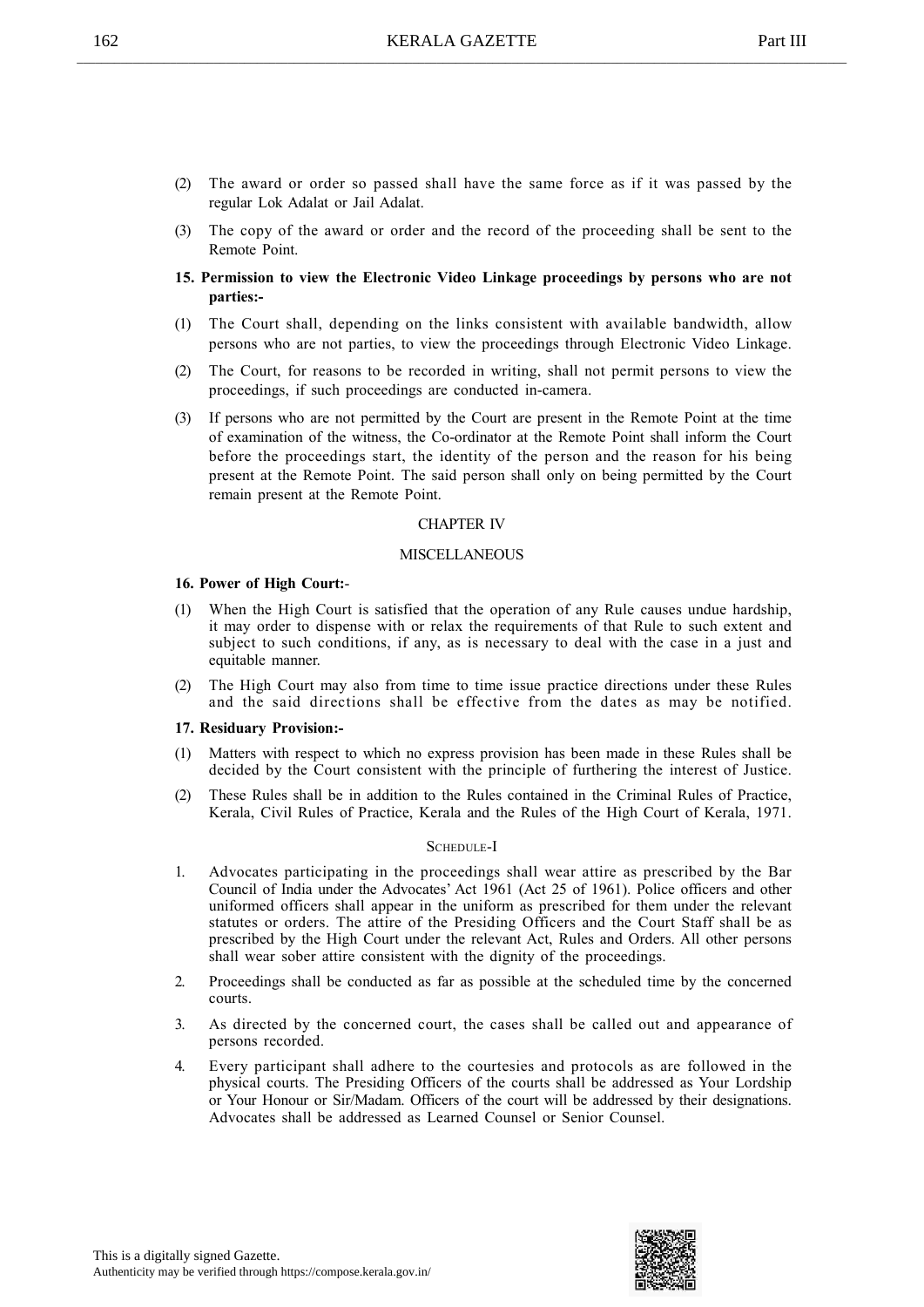- 5. Advocates, Required Persons, Party in Persons and other parties to the proceedings shall keep their microphones muted till such time as they are called upon to make their submissions.
- 6. Remote Users shall ensure that their devices are free from any malware.
- 7. The Co-ordinator at the Remote Point and the Remote Users shall ensure that the Remote Point is situated in a quite location and has sufficient internet connectivity. The Court may if the situation so warrants, direct any proceedings to be non-est, if any uninterrupted disturbance is caused during the proceedings.
- 8. The mobile phones of all participants shall be switched off during the proceedings.
- 9. All participants shall endeavour to focus their attention to the camera and remain attentive without engaging in any other activity during the course of the proceedings.

#### SCHEDULE II REQUEST FORM FOR VODEO LINKAGE

- 1. Number of the Case with Year:
- 2. Name of the Court:
- 3. Cause title/Name of parties to the proceedings:
- 4. Proposed Date of Conference [DD/MM/YYYY]:
- 5. Location of the Court Point(s):
- 6. Location of the Remote Point(s):
- 7. Name, Designation, Address of the Participants at the Remote Point:
- 8. Stage of the Case:
- 9. Reasons for the Electronic Video Linkage:
- 10. Any other matter to be stated:

I have read and understood the provisions of the Electronic Video Linkage Rules for Courts (Kerala) 2021. I undertake to remain bound by the same to the extent applicable to me. I agree to pay the costs as mentioned in Rule 12 of the Rules or as directed by the Court.

Date: Name and Signature of the Applicant

For the use of the Registry/Court Point Co-ordinator a) Bench Assigned: b) Hearing: Held on [DD/MM/YYYY] Commencement Time: End Time: Number of Hours: c) Costs: Overseas transmission charge, if any: To be incurred by the Applicant/Respondent: To be shared equally: Waived, as ordered by the Court.

Date;

By Order Registrar (District Judiciary).